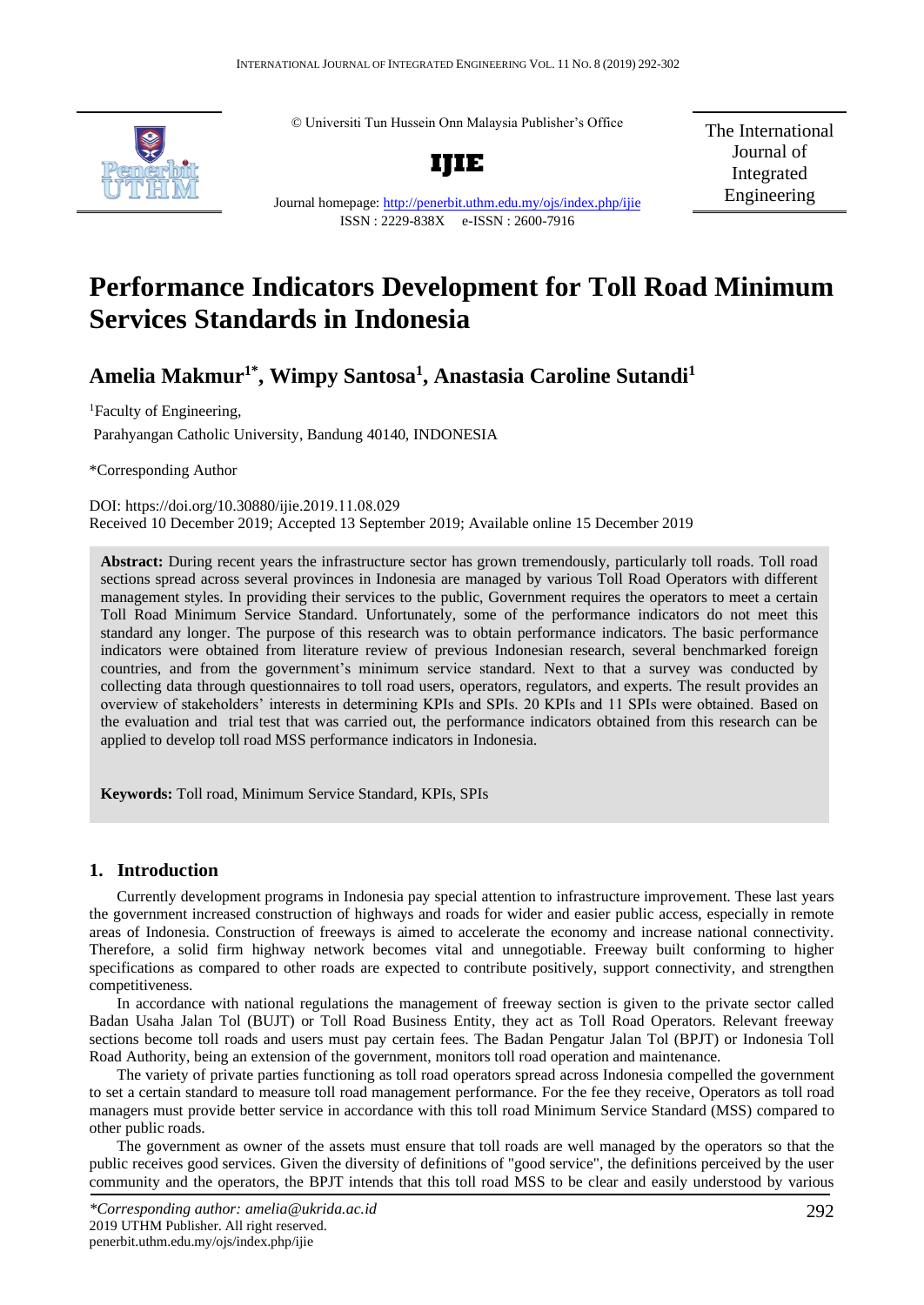parties. The standard constitutes a minimum service that must be provided by operators to achieve user comfort, safety, and driving safety on toll roads. This toll road service standard is known as the Toll Road Minimum Service Standard, hereinafter referred to as Toll Road MSS.

To ensure that all BUJT or toll road operators meet the criteria of the Toll Road MSS, monitoring is periodically carried out. Monitoring is intended to evaluate toll road performances to know whether the performances conform to the Toll Road MSS. The evaluation and monitoring results show whether the provided toll road service meets the minimum standard. Monitoring is carried out by BPJT to ensure that the performance indicators set out in the toll road MSS are met.

The toll road MSS applied in Indonesia includes performance indicators that were established by the government as stipulated in Regulation of the Minister of Public Works No. 16/PRT/M/2014 on Toll Road Minimum Service Standard. This ministerial regulation on Toll Road MSS revokes and improves a previous regulation of the Minister of Public Works No. 392/PRT/ M/2005 on Toll Road Minimum Service Standard which was implemented by Government Regulation No. 15 of 2005 on Toll Roads. Changes and improvements to some parameters of the toll road MSS indicators show that the current MSS is still looking for a form that addresses the conditions and needs of toll road service users in Indonesia. Compliance with the minimum toll road service standard as set out in this ministerial regulation must be achieved.

In order that all operators provide good service, the BPJT makes sure that the operators meet this standard. In fact, the BPJT encounters many problems relating to the fulfillment of the determined performance indicators. Up to now most of the operators do not fully meet the Toll Road MSS [1]. Operators repeatedly did not meet some performance indicators of the Toll road MSS [2]. Even though after the BPJT had made changes to some of the toll road MSS performance indicators as set out in the Minister of Public Works Regulation No. 16/PRT/M/ 2014 on Minimum Service Standard for Toll Roads, fulfillment of all performance indicators was not achieved [3].

Whereas the problem faced by the user community is the limited choice in using toll roads. Available toll roads for travel purposes are limited. In addition, users must accept the provided service conditions that are less than their expectations. Further, other problems are related to the dynamic needs of the community, differences in community behaviour, economic levels, and environmental conditions. Provinces have their diverse needs that affect the fulfillment of performance indicators. Based on these issues, it was felt that the toll road MSS performance indicators in Indonesia needed to be evaluated. In addition, research was needed to develop new performance indicators in line with user expectations that can be met by the operators.

Therefore, the purpose of this study was to determine key performance indicators and supporting performance indicators. The key performance indicators that were obtained are performance indicators that must be met by toll road operators. While the supporting performance indicators that were obtained are performance indicators that can be used to support the achievement of key performance indicators. In addition, a trial was conducted to get a practical understanding of achieving the MSS performance of the obtained toll road performance indicators.

The result of this study hopes to help the government in providing excellent service to the public, it will also help BUJT determine toll road maintenance and operation priorities. For the user community itself the result will provide a better understanding of the Toll road MSS so that it may improve user behaviour. It is hoped that this result may initiate further research on determining key and supporting performance indicators for toll roads and other transportation facilities.

This study conducted a literature review, field surveys of relevant parties and an analysis for decision making. Literature studies and field reviews formed the basis for the proposed key performance indicators and supporting performance indicators. The surveys were carried out by involving stakeholders to provide input. As stated above the performance indicators of toll road MSS that apply in Indonesia are those that are stipulated in the Minister of Public Works Regulation No. 16/PRT/M/ 2014 on Toll Road Minimum Service Standards.

Literature review on toll roads in certain countries was conducted and some were used as benchmark, such as Malaysia, the Philippines, Japan, Australia, New Zealand, the United States and South Africa, as well as groups of countries in Europe. Previous research on development of toll road MSS in Indonesia was included, and a list of performance indicators was compiled. Several national and international studies relating to performance indicators for toll road MSS were considered in selecting performance indicators for toll road MSS. Research on toll road MSS in Canada and Greece were studied.

A field survey was conducted consisting of a survey on consumer evaluation and expectation, followed by a survey on the selection of performance indicators, in addition a pilot survey of the determined performance indicators was carried out. The respondents who provided input consisted of government officials, toll road operators and toll road user. Respondents from the provinces were toll roads were operated. The toll roads studied were toll roads operating in 2017 consisting of 37 toll roads. The toll roads in operation were in the Provinces of DKI Jakarta, Banten, West Java, Central Java, East Java, Bali, North Sumatra, and South Sulawesi.

The research method was a survey method to collect data through questionnaire. The data used in this study were primary data, namely data taken directly from the respondent. The questionnaires distributed to respondents consisted of 3 stages. These stages consisted of the stage to explore opinions of the user community on toll road services, the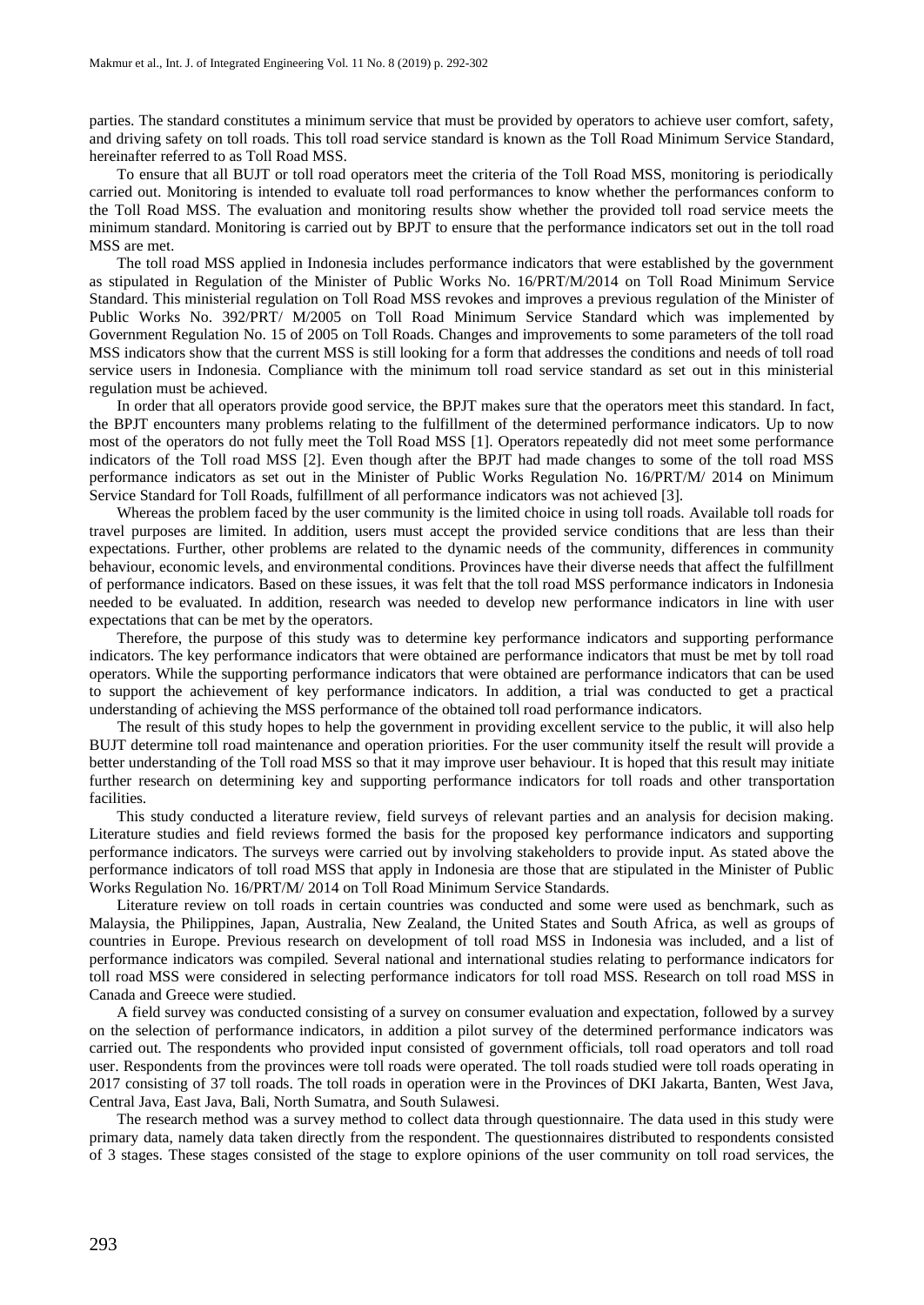stage to find out opinions of respondents on the key performance indicators and the supporting indicators, and the stage when the performance indicators resulting from this study were tried.

#### **2. Toll Road Operation and Services**

Toll road minimum service standards are standards used to measure toll road services. The toll road MSS that applied in Indonesia is a minimum service standard specified in the Minister of Public Works Regulation No. 16/PRT/M/2014, on Toll Road Minimum Service Standards. As said before this current minimum service standard constitutes a revision of the Minister of Public Works Regulation No. 392/PRT/M/2005 on Toll Road Minimum Service Standards.

The operators who operate and manage toll road infrastructure consist of various operators from the private sector using different company management systems. In addition to this, the organizational culture, company policies, and locations of the toll road segments also vary. Following up on these differences, the government implemented a minimum service standard to be met by all toll road operators in providing their services. The minimum service standard is known in Indonesia as the Toll Road Minimum Service Standard, hereinafter referred to as Toll Road MSS. This standard constitutes a reference for the minimum service that must be provided to toll road user.

Toll road MSSs are benchmarks to measure the performance of toll road operators. A toll road MSS is organized according to the needs of the community, the ability of the operator and the policies that apply in each country. Considering the prevailing differences in management policies, differing operator management systems, consumer characteristics of toll road service users, and political and cultural conditions of a country, the core of service points and the determined performance indicators will vary. The difference is not only in the type of service substance, but in the performance indicators that are measured and achieved.

The toll road MSS applied at the start of 2015, consists of 8 service substances with 64 performance indicators. The relevant service substances are as follows: service substance of toll roads condition, service substance of average speed travel, service substance of accessibility, service substance of mobility, service substance of safety, service substance of handling accidents and aids, service substance of environmental, and service substance of rest area and its facilities.

#### **2.1 Benchmarking Results of Other Countries**

Each country has its own philosophy behind highway development, whether it is to be free or paid. Toll roads are known for the service that must be paid. The concept of highway development affects its management. The continent concept used in America is not applied by Indonesia, while Japan uses the archipelagic concept for highway development. Several basic principles influence highway development, namely political or economic considerations, considerations of transportation connectivity, consideration of the minimum rules in the country, environmental considerations, as well as defence strategy considerations [4].

In many countries relevant political considerations are used to construct highways to connect local states, provinces, and big cities. Japan focuses on areas that are still underdeveloped or new areas. Several countries in Europe use economic considerations for highway development, such as France which prioritizes development of commercial or industrial areas and tourist destinations, while other countries consider economic feasibility or finance feasibility. Initially Indonesia considered highway development as an alternative to roads, it now accepts that the highway network forms one of the backbones of the country's economy. Highways connecting far flung regions in the Indonesian archipelago is now considered as high priority.

Considering transportation connectivity, each country varies depending on its needs. In Japan transportation connection with ports, stations, airports are a priority for highway development. While in Europe, connection by international roads between countries is important. The United States as well Australia adhere to the continent concept. Indonesia like Japan considers connections of highways to airports, ports and other industrial centers as important.

Meanwhile, Minimum rules of a country means the minimum available roads compared to the needs of the existing population. Japan is one of the countries that decided for the rule on minimum highways compared to the needs of the existing population [4]. In Indonesia, this rule is not yet achievable, due to Indonesia's vast area where construction of highways in remote areas is in the beginning stadium.

Environmental aspect of highway development is an important issue due to the fact that many freeway sections are constructed across settlements, green fields, forests that interfere with existing ecosystems. In some countries, including Indonesia, construction work of highways only starts after an environmental impact analysis has been made. This environmental consideration is very important to the countries that were benchmarked.

With reference to defence or security consideration, in the United States and Switzerland, highway construction bears in mind these specific needs. Several highways in the United States are used for national defence and in Switzerland highways are used as runways under special conditions. In Japan and Malaysia several toll roads are managed by the government. In addition, management by state corporations are carried out in Indonesia and Japan. While management through public private partnerships are found in Indonesia, the Philippines and Malaysia as well as several countries in Europe. Meanwhile, management entrusted to the private sector is carried out in the United States,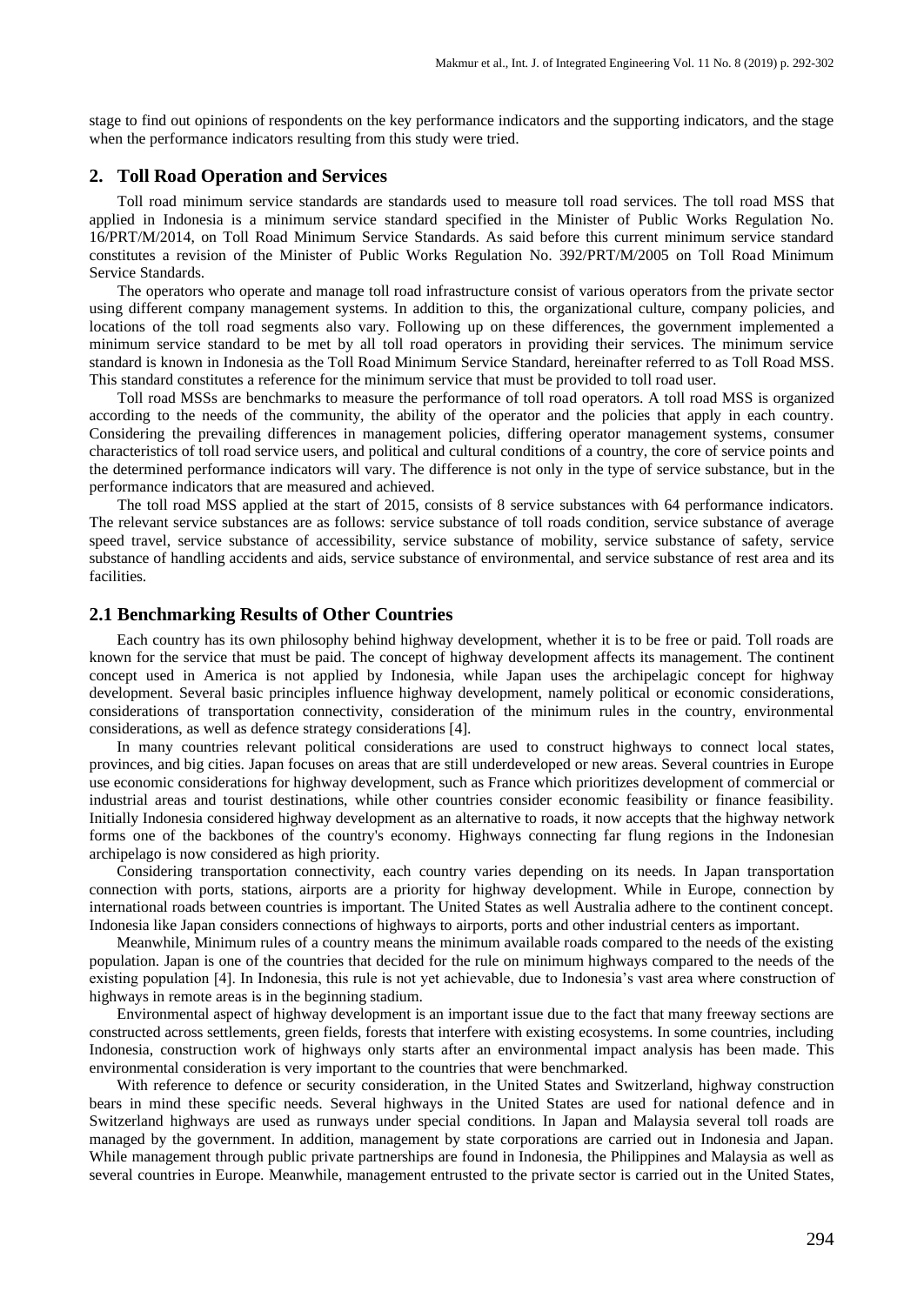Europe, Indonesia, Japan and the Philippines. Currently toll road management is mostly carried out by the private sector followed by public and private partnership.

Not all freeways are called toll roads, because in certain countries payment for the use of certain highways are not collected as in the USA, Japan and Europe. Several countries in Europe such as the Netherlands do not impose toll road tariffs. To know more how countries other than Indonesia implement Toll road MSS, several countries were chosen for review such as Malaysia, the Philippines, Japan, Australia, New Zealand, the United States, South Africa, and specific groups of countries in Europe that combine their use of toll roads.

In addition, learning from several countries can enrich the development of toll road MSS indicators in Indonesia. Malaysia and the Philippines having same cultural aspects as Indonesia, implement a Toll road MSS that is quite good. Malaysia maximized information technology by using an Intelligent Transport System (ITS) for toll road management. In other developed countries implementing Toll road MSS is part of the provided services. Available digital data, survey, and monitoring methods have maximized information technology that in turn makes implementing Toll road MSS better compared to manual methods. The same happens in Australia, New Zealand, and the United States where the Intelligent Transport System becomes part in providing minimum toll road services [5]. In these countries' performance indicators relating to traffic conditions dominate performance indicators using ITS in collecting and processing traffic data. In some countries, road pavement performance is still being evaluated as an effort to support aspects of toll road safety and comfort. Road pavement conditions have even become a core asset in South Africa. In Indonesia, road pavement conditions including road shoulder, form part of performance indicators, namely 14% of the total performance indicators. In the Philippines, the United States, Australia and New Zealand road pavement conditions are not included in toll road MSS performance indicators, but are included in assessing the performance of the management organization. All benchmarked countries carry out toll road management operations, this differs from Indonesia which includes this as a responsibility of the operator. Experience in toll road management will affect the selection and implementation of toll road MSS performance indicators, including operational activities, applied policies and even the availability of toll road MSS evaluation data.

#### **2.2 Results of Prior Research**

Previous research on Toll Road Minimum Service Standards in Indonesia is quite little. The study, entitled Evaluation of Toll Road Minimum Service Standard [6] used an approach by surveying policy makers using the Toll road MSS in force in 2005. The obtained findings were low consumer understanding of MSS and damaged road facilities that the operators could not control such as vandalism carried out by local communities.

In another study the toll road performance indicators for toll road MSS in effect in 2005 were evaluated. The study is entitled Enhancing a Better Operation Management of Indonesian Toll Roads [7]. This study stated that there was a need to evaluate performance indicators for toll road MSS in force in 2005. Subsequent research entitled Developing a Model of Toll Road Service using Artificial Neural Network Approach [8] designed a model using the Artificial Neural Network approach and the method used was the SERVQAL model. Customer satisfaction on the quality of toll service became the measurement used in forming the model.

In another study, entitled Analysing Service Quality of Toll Roads and Its Relationship with Customer Satisfaction in Indonesia using Multivariate Analysis [9], an analysis of the quality of service was conducted and looked at its correlation to customer satisfaction. This study found that there was a correlation between customer desires and service quality, including travel time, toll rates, and completeness of toll road physical facilities. The difference of this study compared to previous research is that it used the SERVQUAL model and focused on customer satisfaction. This study explored opinions and expectations of toll road users compared to services received.

Based on the review of previous studies conducted in Indonesia, it seems that no research has been conducted to develop toll road MSS performance indicators using literature and data of other countries' experiences, consumer opinions, expert opinions, and opinions of operators in developing performance indicators. Previous research used Toll Road MSS references derived from regulators, both current and previous ones.

Like the research conducted in Indonesia, most research outside Indonesia also aimed to evaluate the applicable toll road MSS performance indicators. One example is a study entitled The Attica Tollway Operations Authority KPI Performance System [9]. The researchers conducted a study of performance indicators to measure the level of service of toll roads in Greece. The developed KPI would be used to simplify more than performance indicators had done before in measuring toll road performance. The method used was a quantitative method, based on the data obtained from the information system. The developed performance indicator was an overall performance indicator for toll road management, not just related to toll road MSS. This study stated that the weaknesses found were performance indicators that were not clearly measurable and had to be understood, so that differences in perceptions of operators would make it difficult to assess performance. In this study of performance indicators, only data that were already in the information system were used. The weakness is that public expectations of toll road services change and develop in line with level of education, income level and community lifestyle.

Another study entitled Measurable Performance Indicators for Roads: Canadian and International Practice [10], said that performance indicators were formed to improve the quality of services to the public and to increase the effectiveness and productivity of management institutions or institutions. Indicators aimed at improving service to the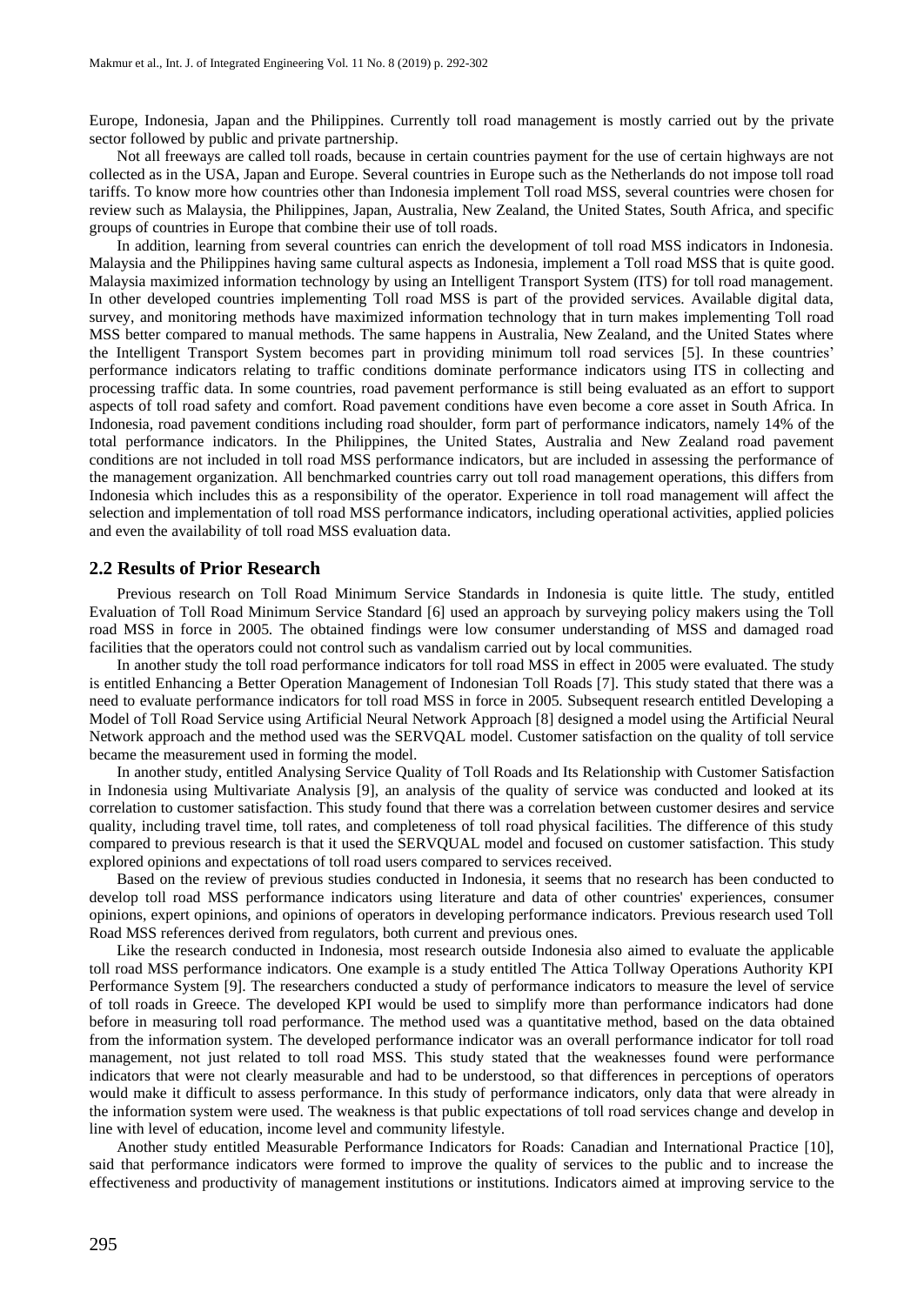public were MSS for non-toll roads. Even so, the proposed performance indicators are relevant to be applied in the toll road MSS performance indicators.

## **2.3. Originality**

Based on previous studies related to performance indicators of public roads and toll roads, this study was made to develop toll road performance indicators in Indonesia based on the toll road MSS stipulated by the Minister of Public Works Regulation No. 392/PRT/M/ 2005, on Minimal Standard Toll Road Services. In this study the measurement of indicators was stated theoretically in accordance with the standards in force, while opinions of operators and consumers were not considered.

Other previous studies did not include stakeholders' overall opinions in determining new performance indicators. Evaluations in these studies were carried out based on predetermined performance indicators. The opinions of consumers providing input on performance indicators that were in force, were included as proposed improvement, while the role of operators in determining performance indicators that should be met were not included. No study was found that determined main performance indicators and supporting indicators in fulfilling toll road MSS in Indonesia. In addition, the results of re-verification of certain stakeholder groups have also not been carried out by previous researchers. This study fills the current gap in research on toll road indicators. The relevant research gap is shown in Fig. 1.



**Fig. 1 - Research gap in determining performance indicators.**

#### **3. Research Methodology**

The framework of this research flow was composed of 6 research stages, each of which had its own path that was sequential to one another. In conducting a review of the performance indicators that would be proposed for the development of toll road MMS in Indonesia, the data collection method was by literature review and field survey. Literature study was carried out by benchmarking 8 selected countries to know how toll road MMS was implemented. In addition, previous Indonesian research studies were also reviewed, specially related to the development of toll road MMS and based on the toll road MMS performance indicators in Indonesia which referred to the Minister of Public Work Regulation No. 16/PRT/ M/2014 on Toll Road Minimum Service Standard.

Whereas the survey was carried out by online questionnaires that had to be filled in by respondents, in addition interviews with respondents were also conducted. It was important to first determine respondent criteria so that the collected data could be used for analysing. The data obtained from this survey were analysed using a descriptive statistical method by which the performance indicators could be determined.

The first survey was conducted to identify respondents' expectations in using toll road sections. Respondents in question were groups of consumers or toll road users. The second survey involved respondents from expert groups, government/regulators, and toll road operators to provide input regarding key performance indicators and supporting performance indicators for the evaluation of the existing toll road MSS. The relevant government agencies included the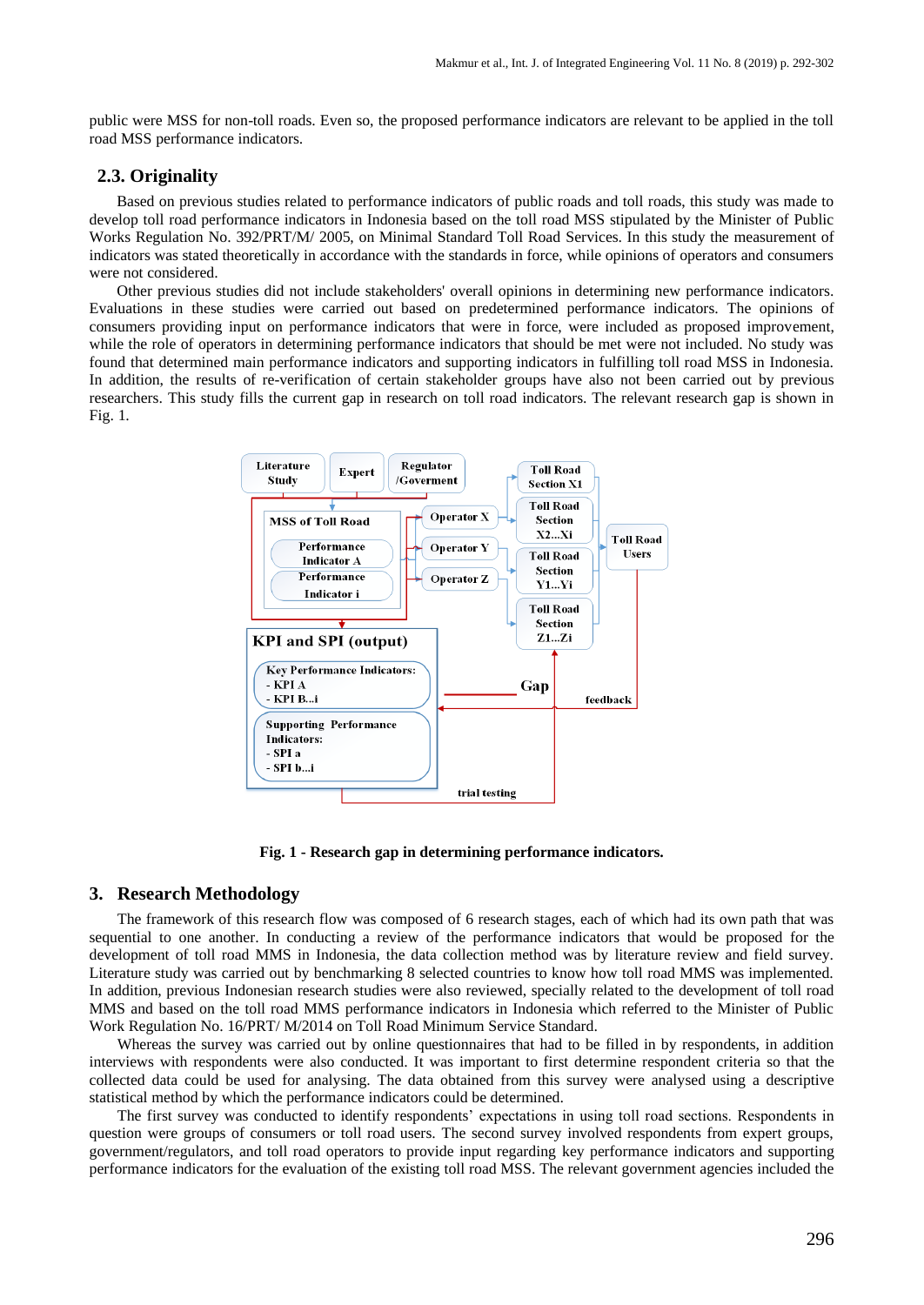BPJT and the Ministry of Public Works and Public Housing in related fields. The third phase was a trial test of the toll road performance indicators that had been obtained from the result of this study and the result of the test was confirmed by the toll road operators being executors of toll road MMS. The research framework is shown in Fig. 2.



**Fig. 2 - Research framework.**

## **4. Results and Discussion**

#### **4.1 Sorting Analysis of Performance Indicators Based on Literature Study**

The performance indicators obtained from the literature review are derived from the results of benchmarking of other countries, the results of previous research studies, and from the toll road MSS applicable in Indonesia. To facilitate the sorting process of all findings of performance indicators, grouping of similar performance indicators that had the same measurement objectives was carried out. This grouping was carried out based on the similarity of the service substance group, while considering the measurement objectives of these performance indicators.

The performance indicators were grouped into 12 performance indicator groups, consisting of 201 performance indicators for benchmarking results from other countries, 107 performance indicators derived from proposal of previous researchers from Indonesia and out-side Indonesia, and 64 performance indicators from toll road MSS applied in Indonesia according to Minister of Public Works Regulation No. 16/PRT/M/2014, concerning Toll Road Minimum Service Standards. With a total number of performance indicators as many as 372 performance indicators from the results of this literature review, were later used in the sorting process for the next stage.

For the propose of this research the proposed performance indicators from the results of previous research groups were given names Researcher 1, consisting of Ralph Haas, Guy Felio, Zoubir Lounis, and Lynne Cowe Fall. While Researcher 2 was given to Greece research group consisting of Helen Tyrogianni, Bill Halkias, and Pagina Kotzampassi. As for the group of researchers from Indonesia, they were named Researcher 3 and Researcher 4. Researcher 3 was for the research group consisting of Rudy Hermawan Karsaman and Widyarini Weningtyas. While Researcher 4 was for the research group consisting of Herry T. Zuna, Sigit P. Hadiwardoyo and Hedy Rahadian. The details of the total amount of performance indicators for implementation in the benchmarked countries and the proposed performance indicators from the researchers, as well as the MSS that was applied in accordance with groups of performance indicators is shown in Table 1.

From the division of performance indicators into groups, several details show differences in priorities which were caused by the results of benchmarked countries, the proposals of previous research groups, and from the application of the toll road MSS applied in Indonesia. Based on the number of performance indicators contained in each literature study, analysis was conducted by comparing several groups of performance indicators. The group of performance indicators that was the most referred was the traffic density performance indicator group (19.4%), toll road infrastructure maintenance performance indicators group (18.41%), and ITS application performance indicators group (15.42%). Whereas from previous research proposals, the highest amount of performance indicators was obtained from the law enforcement performance indicators group (16.82%), traffic density performance indicators group (13.08%), and performance indicator groups of toll road operational management performance (10.28%). Concerning the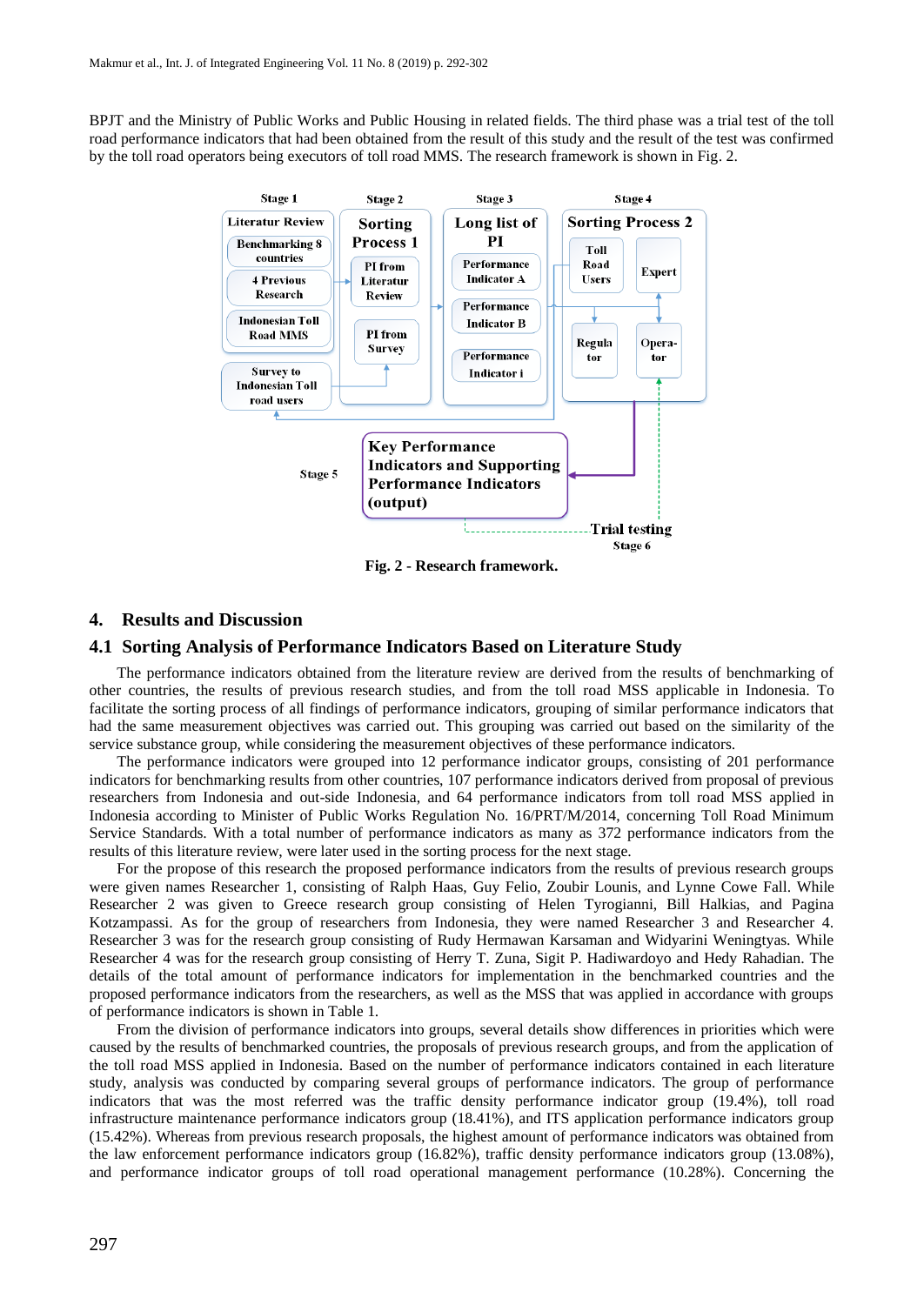performance indicators of the toll road MSS applied in Indonesia, the highest number was law enforcement performance indicator group (25.00%), road surface condition performance indicator group (14.06%), and ITS performance indicator group (12.50%).

| N <sub>0</sub> | <b>Group of Performance Indicators</b>                           | # Performance Indicator from   |                |               |                             |               |       |                |       | # Performance          |   |                |                 | #                  |                   |
|----------------|------------------------------------------------------------------|--------------------------------|----------------|---------------|-----------------------------|---------------|-------|----------------|-------|------------------------|---|----------------|-----------------|--------------------|-------------------|
|                |                                                                  | <b>Benchmarking Countries*</b> |                |               |                             |               |       |                |       | <b>Indicators from</b> |   |                |                 | <b>Performance</b> |                   |
|                |                                                                  |                                |                |               |                             |               |       |                |       |                        |   |                | <b>Previous</b> |                    | <b>Indicators</b> |
|                |                                                                  |                                |                |               |                             |               |       |                |       |                        |   |                | Researchers**   |                    | from              |
|                |                                                                  |                                |                |               |                             |               |       |                |       |                        |   |                |                 |                    | <b>Indonesian</b> |
|                |                                                                  |                                |                | 3             |                             | 5.            | 6     |                | Sub   |                        |   |                |                 | Sub                | <b>Toll Road</b>  |
|                |                                                                  |                                |                |               |                             |               |       |                | Total |                        |   |                |                 | Total              | <b>MSS</b>        |
|                | <b>Traffic Accident</b>                                          |                                |                | 4             | 8                           | 3             |       | $\mathfrak{D}$ | 17    | 9                      |   |                |                 | 11                 | 2                 |
|                |                                                                  |                                |                |               |                             |               |       |                |       |                        |   |                |                 |                    |                   |
|                | Completeness of Traffic Sign/Guide Post and Toll Road Facilities |                                |                |               |                             |               |       |                | 3     |                        |   |                |                 | 9                  | 11                |
| 3              | <b>Traffic Density</b>                                           | 4                              |                | 4             | 16                          | $\mathcal{L}$ |       |                | 39    | 9                      |   | 3              |                 | 14                 |                   |
|                | <b>Customer Satisfaction</b>                                     |                                | $\overline{c}$ | $\mathcal{R}$ | $\mathcal{D}_{\mathcal{L}}$ | 3             | 3     | 3              | 17    |                        |   |                | 4               | 6                  |                   |
|                | <b>Pavement Condition</b>                                        | 3                              |                | 3             |                             |               |       |                | 14    | 3                      |   | 4              |                 | 8                  |                   |
|                | <b>Toll Road Infrastructure Maintenance</b>                      | 28                             | $\overline{2}$ | 2             |                             |               | 4     |                | 37    | 3                      | 2 |                |                 |                    |                   |
|                | Environment                                                      |                                |                |               |                             | 3             |       | 2              | 10    | 6                      |   | 2              |                 | 8                  |                   |
|                | Handling Accident/Aid and Law Enforcement                        |                                |                |               |                             |               | 17    |                | 18    | $\mathfrak{D}$         |   | 12             | $\mathcal{R}$   | 18                 | 16                |
|                | 9 ITS Application                                                |                                |                | 3             |                             | 2             | 26    |                | 31    |                        |   | 5.             | 3               | 9                  |                   |
|                | 10 Toll Road Operational Management                              |                                | 2              | 4             | 2                           |               | 2     | 2              | 14    | 11                     |   |                |                 | 11                 |                   |
|                | 11 Rest area Management                                          |                                |                |               |                             |               |       |                |       |                        |   | $\mathfrak{D}$ |                 | 3                  |                   |
|                | 12 Using New Energy Resources and Enviromental Friendly Material |                                |                |               |                             |               |       |                | 0     | 3                      |   |                |                 | 3                  | 0                 |
|                | <b>Summary of Performance Indicators</b>                         | 37                             | 6              | 29            |                             | 28 21         | 66 14 |                | 201   | 48                     | 5 |                | 38 16           | 107                | 64                |

#### **Table 1 - Groups of Performance Indicators.**

**\*1. Malaysia 2. Philipine 3. Japan 4. Australia & New Zealand 5. South Africa 6. United States of America 7. Europe**

**\*\*1. Researchers no. 1 (Canada) 2. Researchers no. 2 (Greek) 3. Researchers no. 3 (Indonesia) 4. Researchers no. 4 (Indonesia)**

The performance indicator group that was strongly proposed by previous research groups was a group of performance indicators on traffic density. It could be that traffic conditions related to traffic density are issues that greatly affect the toll road services. Users expect smooth traffic. All benchmarked countries in this group, except the Philippines, applied this performance indicator. While all previous research groups also agreed to propose performance, indicators related to traffic density. But for Indonesia this group of performance indicators is only applied to 2 performance indicators.

Based on the results of classification which was carried out in accordance with established criteria, the selected performance indicator groups were those that were applied and proposed by 50% or more of the number of benchmarked countries and previous research groups. The result at this stage showed that there were 5 classifications of performance indicator groups. The first classification consisted of 153 performance indicators from a group of performance indicators that were being applied by various countries, including Indonesia, and proposed by previous research groups. The second group consisted of 95 performance indicators that were being applied by various countries and proposed by the previous research groups. The third group consisted of 23 performance indicators that were being applied in Indonesia and proposed by the previous research groups. The fourth group consisted of 14 performance indicators proposed by the previous research group. While the fifth group was a group that was not selected in the sorting out of performance indicator groups. This fifth group of performance indicators that was only applied in other countries.

Before proceeding with the verification process for each performance indicator, a selection was first carried out by eliminating similar performance indicators within one group. This process was carried out to reduce repeated verification of similar performance indicators. In short, results of the verification process that was conducted in relation with the list of proposed performance indicators derived from the literature review were as follows: (a) classification of performance indicator groups that have been applied by various countries and in Indonesia, and proposed by previous research groups; (b) classification of performance indicator groups that were being applied by various countries and proposed by previous research groups; (c) classification of performance indicator groups that were being applied in Indonesia and proposed by previous research groups; and (d) classification of performance indicator groups that were being applied in other countries. This indicator group classification was based on slices between the three sources of information from the literature review.

## **4.2 Analysis of Sorting Performance Indicators Based on Toll Road User Survey**

Based on the results of the respondents' input through questionnaires, there were several performance indicators that should be considered in determining future toll road MSS performance indicators, especially for Indonesia. Respondents' reasons to choose toll road were because of smooth traffic, pavement conditions and smooth road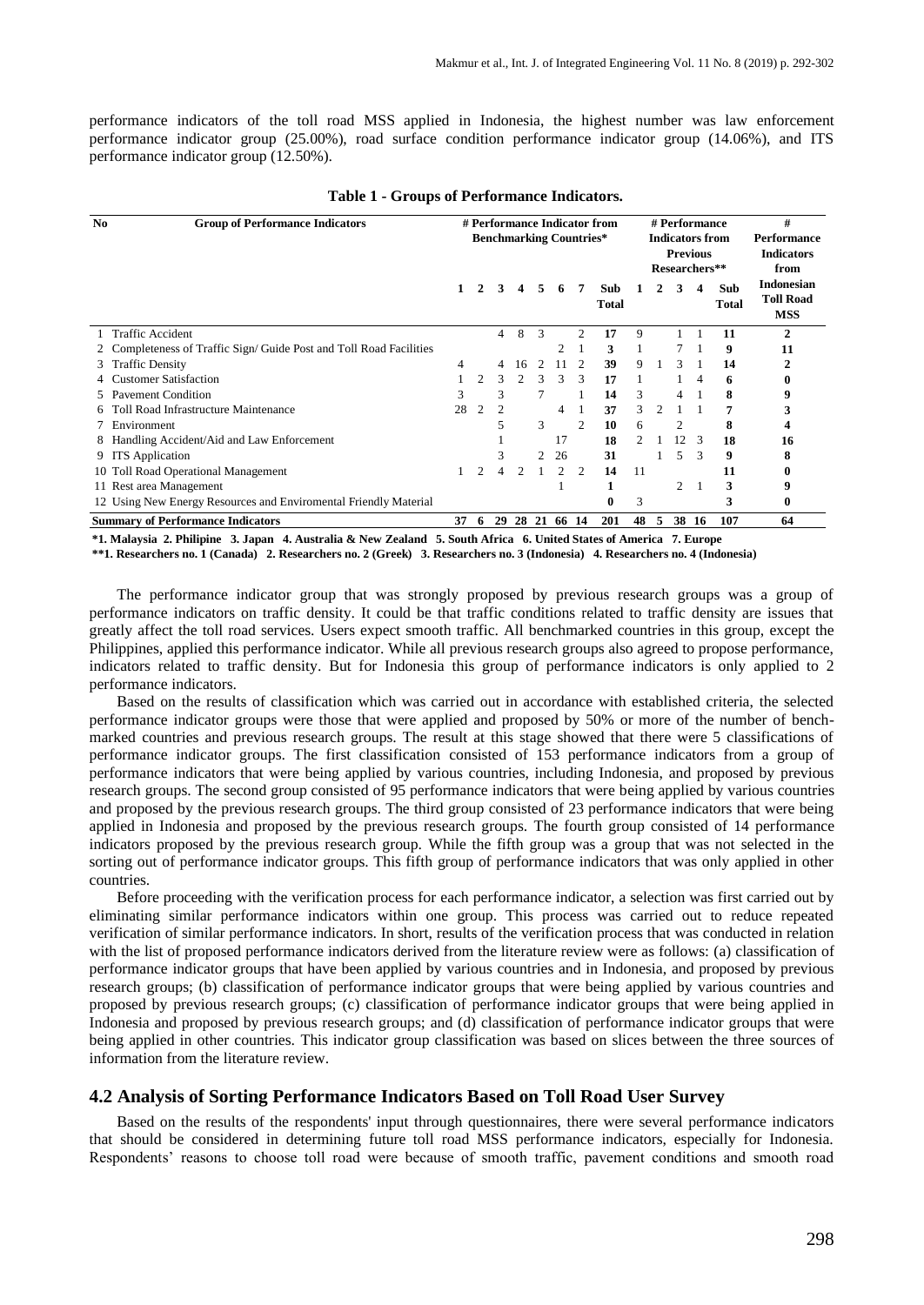surface, the existence of clear signs as well as a clean environment. These reasons should be considered when determining future performance indicators as they would meet the expectations of toll road users.

In addition, performance indicators that were significant were safety, besides security and comfort. These performance indicators would meet toll user expectations based on the result of the survey. Safety is the most important aspect for Indonesians, so all performance indicators that support the creation of toll road safety should be of main concern. Lack of information and socialization regarding the existence of the toll road MSS, which regulates the minimum service that must be provided by the operator is a factor that is of great concern. Feedback related to toll road MSS fulfillment is very much needed in measuring toll road performance.

The grouping of performance indicators based on the survey of Indonesian toll road users, resulted in 10 proposed performance indicators with safety aspect, 9 proposed performance indicators with security aspect, and 20 proposed performance indicators with comfort aspect. Total performance indicators obtained were 39 performance indicators. Verification process of 31 proposed performance indicators based on results of the surveys was carried out to ensure that the proposed performance indicators were in accordance with the conditions in Indonesia, next to that were in compliance with prevailing laws and regulations of Indonesia, and were in accordance with the wishes of Indonesian toll road users. The result obtained through this verification process was 22 performance indicators that can be reproposed into the long list of performance indicators that will be used for subsequent surveys.

| Table 2 - Key performance indicators of toll road minimum service standards in Indonesia. |  |  |  |  |  |  |  |  |  |
|-------------------------------------------------------------------------------------------|--|--|--|--|--|--|--|--|--|
|-------------------------------------------------------------------------------------------|--|--|--|--|--|--|--|--|--|

| <b>No Performance Indicators</b>                                                                                                                                                                                                                                  | <b>Group of Performance Indicators</b>                                      | Aspect   |
|-------------------------------------------------------------------------------------------------------------------------------------------------------------------------------------------------------------------------------------------------------------------|-----------------------------------------------------------------------------|----------|
| 1 Pavement and road shoulder without hole                                                                                                                                                                                                                         | <b>Pavement Condition</b>                                                   | Safety   |
| 2 Well function drainage                                                                                                                                                                                                                                          | Toll Road Infrastructure Maintenance                                        | Safety   |
| 3 Completeness and well fuction of Traffic Sign and Road Marking                                                                                                                                                                                                  | Completeness of Traffic Sign/ Guide Post and<br><b>Toll Road Facilities</b> | Safety   |
| 4 Completeness and well fuction of Guide Post (KM and HM)                                                                                                                                                                                                         | Completeness of Traffic Sign/ Guide Post and<br><b>Toll Road Facilities</b> | Safety   |
| 5 Completeness and well fuction of Guide Post and Reflector                                                                                                                                                                                                       | Completeness of Traffic Sign/ Guide Post and<br><b>Toll Road Facilities</b> | Safety   |
| 6 Completeness and well fuction of barrier (MCB/Wire Rope/ Guard Rail)                                                                                                                                                                                            | Completeness of Traffic Sign/ Guide Post and<br><b>Toll Road Facilities</b> | Safety   |
| 7 Completeness and well fuction of Road Lighting                                                                                                                                                                                                                  | Completeness of Traffic Sign/ Guide Post and<br><b>Toll Road Facilities</b> | Safety   |
| 8 Well fuction of anti glare                                                                                                                                                                                                                                      | Completeness of Traffic Sign/ Guide Post and<br><b>Toll Road Facilities</b> | Safety   |
| 9 Handling accident victims to the nearest hospital for free                                                                                                                                                                                                      | Handling Accident/Aid and Law Enforcement                                   | Safety   |
| 10 Handling the vehicle after an accident until the nearest workshop is free for Handling Accident/Aid and Law Enforcement<br>towing service                                                                                                                      |                                                                             | Safety   |
| 11 The availability of 24-hour call centers                                                                                                                                                                                                                       | Handling Accident/Aid and Law Enforcement                                   | Security |
| 12 Time Response for handling traffic barriers (from receiving information to<br>the location) for inner-city toll roads / inter-city toll roads                                                                                                                  | Handling Accident/Aid and Law Enforcement                                   | Security |
| 13 Time Response of rescue and assistance units (ambulance, rescue, crane),<br>from information received to to the location) for inner-city toll roads / inter-<br>city toll roads                                                                                | Handling Accident/Aid and Law Enforcement                                   | Security |
| 14 The availability of unpaid rescue assistance units (ambulance, rescue, crane) Handling Accident/Aid and Law Enforcement<br>while on the toll road                                                                                                              |                                                                             | Security |
| 15 The availability of CCTV that are connected live with TMC on toll roads<br>and rest areas                                                                                                                                                                      | <b>ITS</b> Application                                                      | Security |
| 16 The availability of 24 hours Toll Road Patrol                                                                                                                                                                                                                  | Handling Accident/Aid and Law Enforcement                                   | Security |
| 17 The availability of Highway Police Patrol (PJR) on Toll Road                                                                                                                                                                                                   | Handling Accident/Aid and Law Enforcement                                   | Security |
| 18 The Transaction time at the automatic toll gate                                                                                                                                                                                                                | <b>ITS</b> Application                                                      | Comfort  |
| 19 The availability of workshop facilities, gas station, free toilets, free parking,<br>restaurants, and places of worship (according to the rest area classification<br>class) at rest places for inter-city toll roads, which are clean and functioning<br>well | Rest Area Management                                                        | Comfort  |
| 20 The rest area infrastructures is well maintained, clean and well function                                                                                                                                                                                      | Rest Area Management                                                        | Comfort  |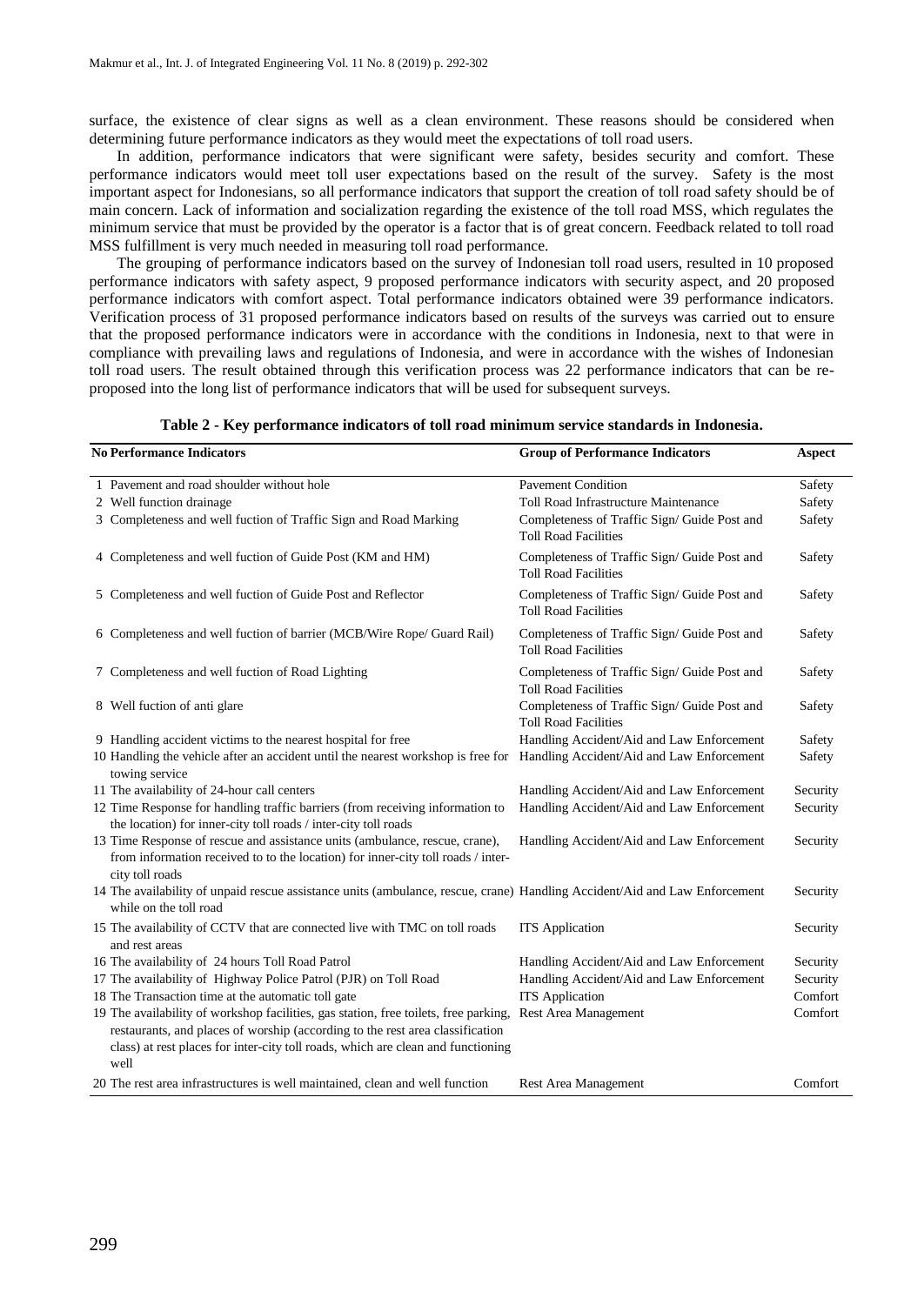#### **4.3 Selection Analysis of Performance Indicators**

Based on literature review results and survey results from toll road users, 73 performance indicators are proposed to be included in the long list of performance indicators for toll road MSS in Indonesia. These performance indicators consist of 51 performance indicators from literature review results and 22 performance indicators from survey results of toll road users, but it included similar performance indicators. After having compiled and eliminated these similar performance indicators, 48 performance indicators were left and are proposed to be included in the long list of toll road performance indicators in Indonesia.

The survey results from respondents consisting of regulator, operators, and experts, originated from questionnaires distributed online to relevant respondents. In addition, a discussion was held between a group of regulators (BPJT) and operators (BUJT). The results of this discussion formed input and consideration in determining the performance indicators after having analysed data from the questionnaires. It consisted of data related to respondents' opinions on aspects of safety, security and comfort. With respect to performance indicators related to safety aspects of the management and scheduling of heavy vehicles and the safety aspects of overloading, these were not included, because they were deleted from the questionnaires. The deletion was done after the validity and reliability test had been carried out stating that performance indicator was not valid as a measuring instrument.

By using descriptive statistics to calculate the frequency of respondents who agree and strongly agree (as many as 90% of respondents), the performance indicators could be determined and selected for the next process. The next step was to sort out all the selected indicators to separate key performance indicators from supporting performance indicators. Key performance indicators were chosen based on the percentage of the number of respondents who voted strongly in favor of more than 50%. While the rest was categorized as supporting performance indicators.

#### **4.4 Selection Analysis of Performance Indicators**

The results analysis of performance indicators with safety aspects, out of 22 performance indicators, 10 key performance indicators were proposed and 7 supporting performance indicators. While for the other 5 performance indicators that were left, they could not be selected as performance indicators in this current research. The results of the analysis also showed that there were 31 performance indicators for toll road MSS in Indonesia. The performance indicator consisted of 20 key performance indicators and 11 supporting performance indicators that could be proposed for the development of toll road MSS in Indonesia. The key performance indicators are shown in Table 2.

Of the selected key performance indicators, most were key performance indicators with safety aspects, which were 50%. Followed by the key performance indicators with security aspect, which were 35%, and the last 15% with comfort aspect. This is relevant with previous survey of toll road users in relation with the prioritizing aspect. Indonesian toll road users chose safety to be priority for driving on toll roads, followed by security aspects and the third was the comfort aspect. Meanwhile, the supporting performance indicators obtained from the results of the analysis consisted of 64% performance indicators with safety aspects, or as many as 7 supporting performance indicators. Detailed supporting performance indicators is shown in Table 3.

| <b>No Performance Indicators</b>                                                                                                                            | <b>Group of Performance Indicators</b>                                     | Aspect   |
|-------------------------------------------------------------------------------------------------------------------------------------------------------------|----------------------------------------------------------------------------|----------|
| 1 Skid resistance of toll road pavement $> 0.33 \mu$ m                                                                                                      | <b>Pavement Condition</b>                                                  | Safety   |
| 2 International Rouhness Index of toll road payment $\langle 4m/km \rangle$                                                                                 | <b>Pavement Condition</b>                                                  | Safety   |
| 3 Pavement and road shoulder without cracking                                                                                                               | <b>Pavement Condition</b>                                                  | Safety   |
| 4 Pavement and road shoulder without rutting                                                                                                                | <b>Payement Condition</b>                                                  | Safety   |
| 5 Rounding                                                                                                                                                  | <b>Payement Condition</b>                                                  | Safety   |
| 6 Well function of curb                                                                                                                                     | Toll Road Infrastructure Maintenance                                       | Safety   |
| 7 Time for handling the toll road infrastructure and its facilities failure                                                                                 | Toll Road Infrastructure Maintenance                                       | Safety   |
| 8 Completeness, clean and well fuction of the right way fence and<br>surrounding area                                                                       | Completeness of Traffic Sign/Guide Post and<br><b>Toll Road Facilities</b> | Security |
| 9 Cleanliness around toll road area                                                                                                                         | Environment                                                                | Comfort  |
| 10 Respons time for customer services                                                                                                                       | <b>Customer Satisfaction</b>                                               | Comfort  |
| 11 The availability of up-to-date and accurate information from Information<br>Systems (Banners, Board, Variable Message Sign (VMS), application<br>portal) | <b>ITS</b> Application                                                     | Comfort  |

| Table 3 - Supporting Performance Indicators of Toll Road Minimum Service Standards in Indonesia. |  |  |  |  |  |  |
|--------------------------------------------------------------------------------------------------|--|--|--|--|--|--|
|--------------------------------------------------------------------------------------------------|--|--|--|--|--|--|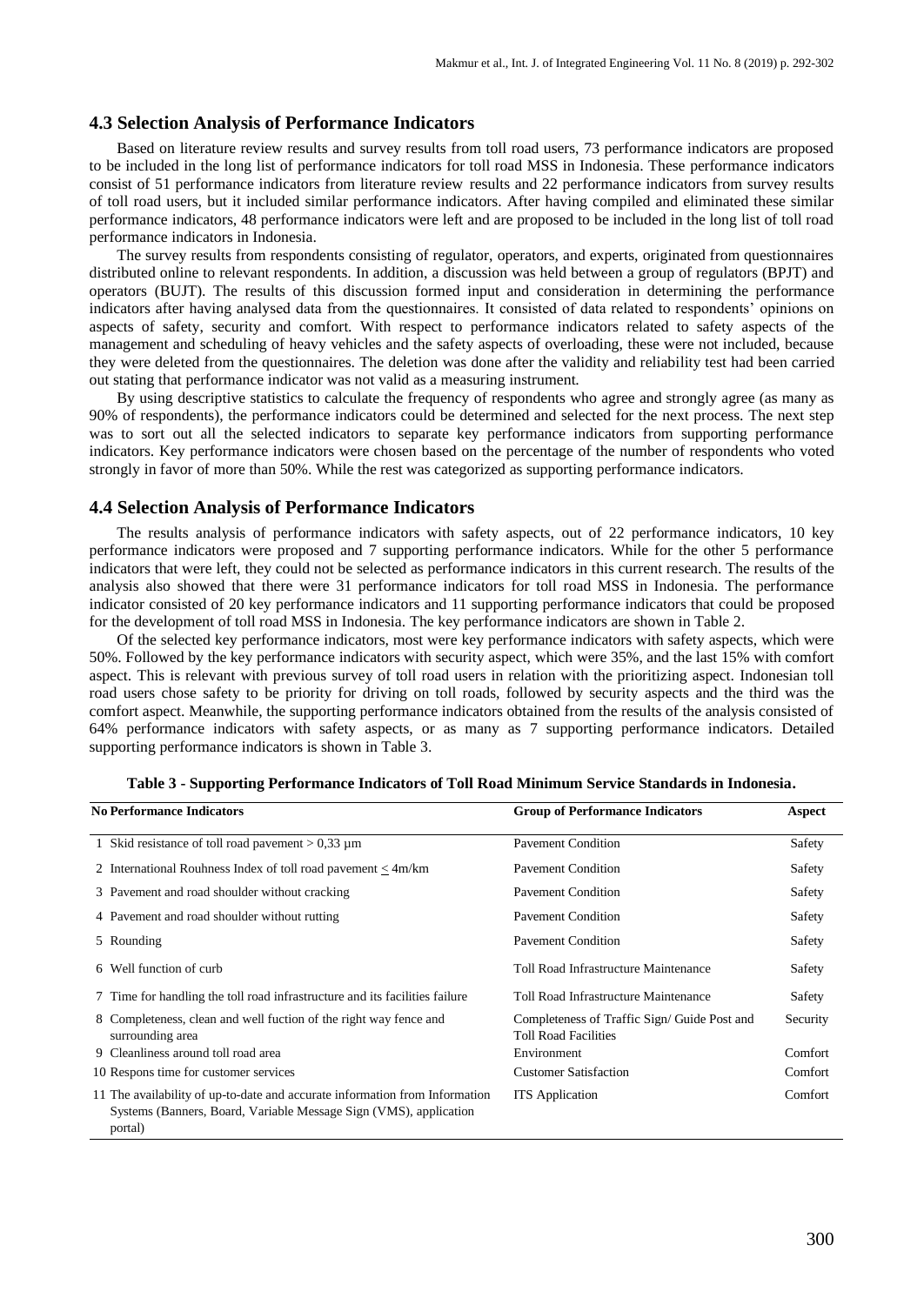The supporting performance indicators with safety aspect consisted of a group of road surface condition performance indicators, 5 supporting performance indicators and a group of performance indicators and toll road infrastructure maintenance, as many as 2 supporting performance indicators. Only one performance indicator for the security aspect, namely from the performance indicator group of signs/ instructions and toll road facilities. Whereas concerning the comfort aspect there were 3 supporting performance indicators or as high as 27% of the total number of supporting performance indicators. The three supporting performance indicators originated from environmental maintenance performance indicator groups, toll road user satisfaction performance indicators groups, and ITS application performance indicators groups. Each group of performance indicators contained 1 supporting performance indicator.

#### **5. Summary**

Based on the survey and data analysis on the performance indicators development for toll road minimum service standards, the following conclusions can be drawn:

- Obtained 31 toll road MSS performance indicators, as the output of this study, which consisted of 20 key performance indicators and 11 supporting performance indicators.
- Of the total performance indicators selected as key as well as supporting performance indicators, 17 performance indicators were related to safety aspect or 54.8% of total performance indicators; 8 performance indicators were related to security aspects or 25.8% of total performance indicators; 6 performance indicators were related to comfort aspect or 19.4% of total performance indicators.
- The safety aspect that was chosen as priority by toll road users, shown that the results correspondence with the output of this study. It then was followed by aspects of security and comfort. The selected key performance indicators consisted of 50% key performance indicators with safety aspects, followed by 35% with security aspects and 15% with comfort aspect. This shows that the selected performance indicators are in line with toll road users expectations and can be applied as performance indicators of toll road MSS in Indonesia.
- There are 3 new performance indicators that have never been implemented in Indonesia, but are being applied in several benchmarked countries. The performance indicators in question are performance indicators for the availability of 24 hour call center, performance indicators for CCTV availability that are connected live with TMC on toll roads and rest areas, and performance indicators for the availability of up-to-date and accurate information from Information Systems (Banners, Board, Variable Message Sign or VMS, and portal application). These performance indicators are performance indicators that utilize information technology in the application of ITS. The toll road MSS performance indicators that are in effect should include current information technology that is part of today's lifestyle.
- Evaluation results related to measurement and achievement of performance indicators show that all performance indicators obtained from this study are easy to measure and can be achieved easily, it also shows that the key performance indicators are easier to measure and easier to be achieved compared to the supporting performance indicators.
- The trial testing results of toll road performance indicators show that the achievement of toll road segments measured based on performance indicators obtained from the research results show a 100% achievement. This shows that the performance indicators obtained from the results of this research can be applied to toll road MSS performance indicators in Indonesia.

# **Acknowledgement**

The authors would like to express gratitude to Indonesian Ministry of Public Works and Public Housing, especially to The Toll Road Regulatory Agency, which has known as Badan Pengatur Jalan Tol (BPJT), Badan Usaha Jalan Tol (BUJT) or Indonesian Toll Road Operators and also to all respondents.

# **References**

- [1] Badan Pengatur Jalan Tol (2012). Laporan Akhir Monitoring Pengusahaan Jalan Tol Tahun 2012, Jakarta, Indonesia.
- [2] Makmur, A. & Rajagukguk, R. P. (2015). Evaluasi Pemenuhan Indikator Standar Pelayanan Minimal Jalan tol di Indonesia. Jurnal Transportasi, 15, 107-11.
- [3] Badan Pengatur Jalan Tol (2013). Laporan Akhir Monitoring Pengusahaan Jalan Tol Tahun 2013, Jakarta, Indonesia
- [4] Public Private Infrastructure Advisory Facility (1997). Global Toll Road Study Knowledge Date Based. Retrieved on September 15<sup>th</sup>, 2018 from https://ppiaf.org/sites/ppiaf.org/files/documents/toolkits/ highwaystoolkit [russian/6/bibliography/pdf/g](https://ppiaf.org/sites/ppiaf.org/files/documents/toolkits/%20highwaystoolkit%20russian/6/bibliography/pdf/)lobal\_toll\_road\_study-knowledge\_database.pdf
- [5] Organisation for Economic Co-operation and Development (2001). Performance Indicator for Road Sector, Organisation for Economic Co-operation and Development Publications. Paris, France.